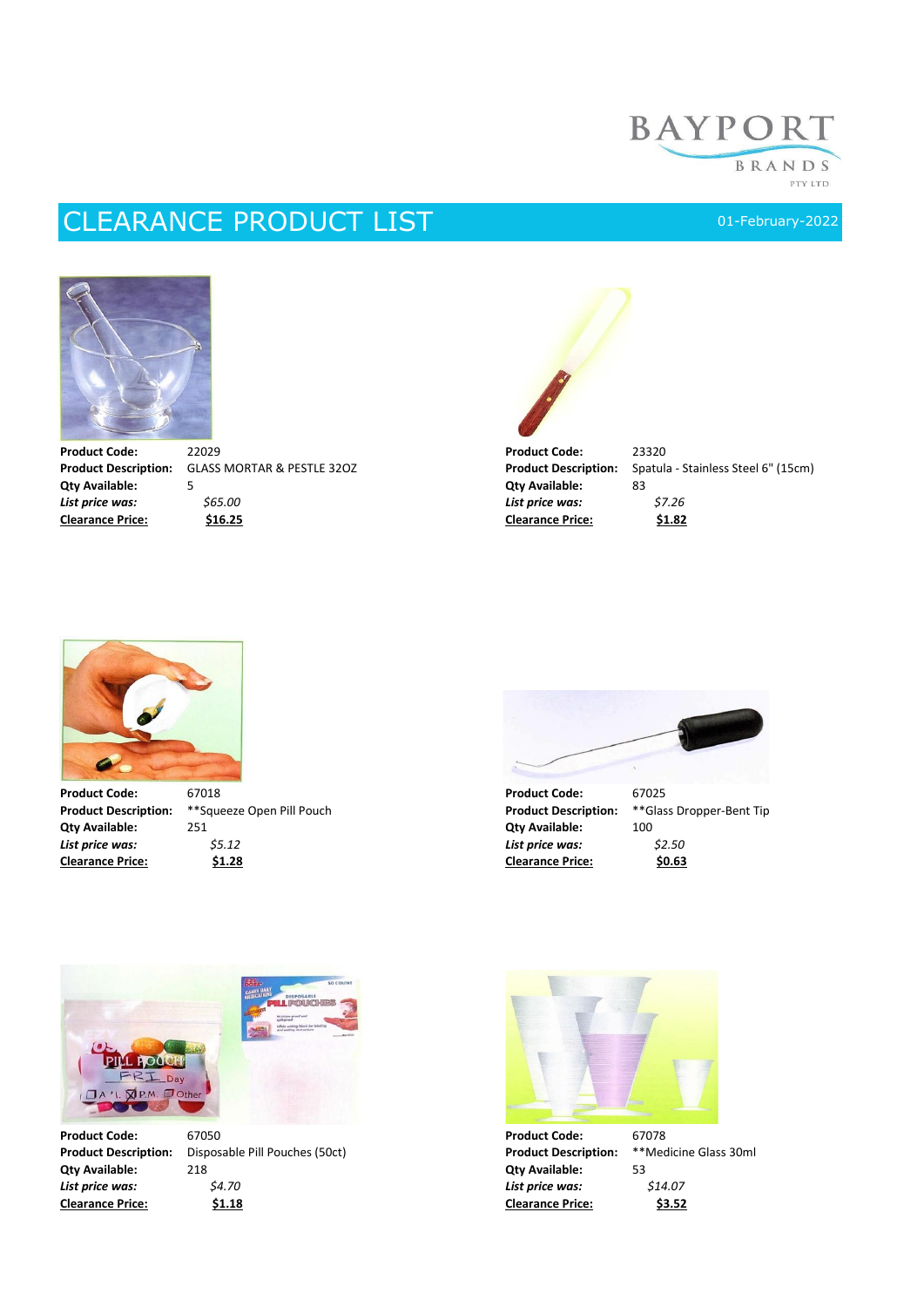

**Product Code:** 67150 **Product Code:** 67156 **Qty Available:** 569 **Qty Available:** 1711 *List price was: \$6.79 List price was: \$6.79* **Clearance Price: \$1.70 Clearance Price: \$1.70**





**Product Description:** Vitamin Organiser Weekly **Product Description:** Power Pack Vitamin Box - Purple



**Qty Available:** 1663 **Qty Available:** 270 *List price was: \$6.79 List price was: \$5.48*



**Clearance Price: \$1.70 Clearance Price: \$1.37**

**Product Description:** Power Pack UV Vitamin Box - Orange **Product Description:** \*\*Ear Plugs for Swimmers w/ Neck Cord



**Product Code:** 67414 **Product Code:** 67449

**Qty Available:** 46 **Qty Available:** 102 *List price was: \$31.27 List price was: \$12.21*



**Clearance Price: \$7.82 Clearance Price: \$3.05**

**Product Description:** 7-Day Locking Pill Reminder w/Timer **Product Description:** 7 Day Stackable Pill Reminder -Small

**Product Code:** 67157 **Product Code:** 67212

Item No. 67157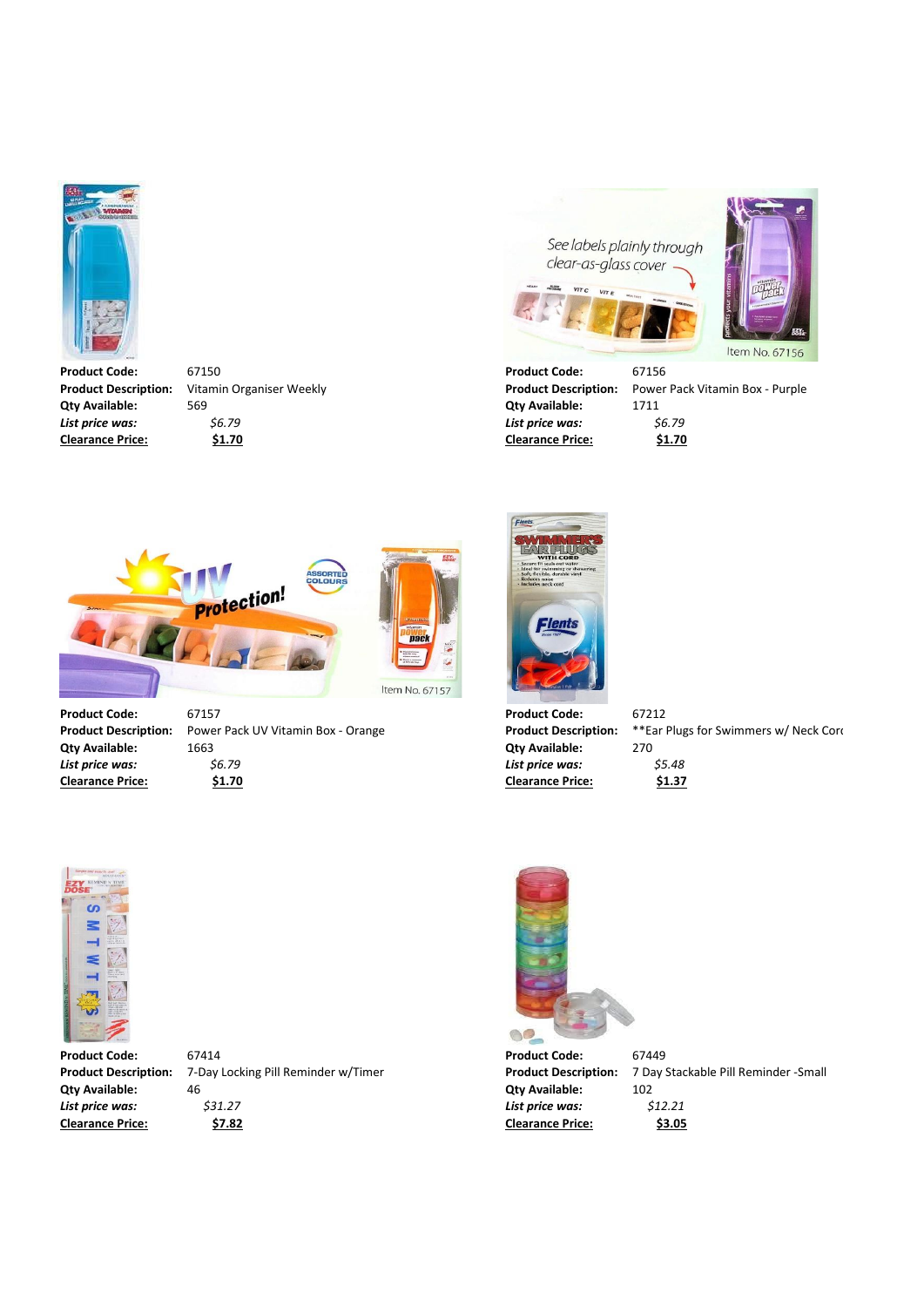

**Product Code:** 67673 67673 **Product Code:** 67760 **Product Code:** 67760 **Product Description:** \*\*Indestructo Floral Pill Boxes (Tub of 24) **Product Description:** \*\*4 a day Pill Reminder \*\*Indestructo Floral Pill Boxes (Tub of 24) **Product Description: Qty Available:** 132 **Qty Available:** 29 *List price was: \$25.06 List price was: \$3.86* **Clearance Price: \$6.27 Clearance Price: \$0.97**





**Product Code:** 67778 **Product Code:** 67779 **Qty Available:** 150 **Qty Available:** 78 *List price was: \$5.31 List price was: \$8.07* **Clearance Price: \$1.33 Clearance Price: \$2.02**



**Product Description:** 8-Day Pill Reminder **Product Description:** 8-Day Pull Apart Pill Reminder



**Qty Available:** 48 **Qty Available:** 60 *List price was: \$103.36 List price was: \$11.43* **Clearance Price: \$25.84 Clearance Price: \$2.86**



**Product Description:** Round Fashion Pill Case Display **Product Description:** Pill Case Heart-Shaped 2-Compartment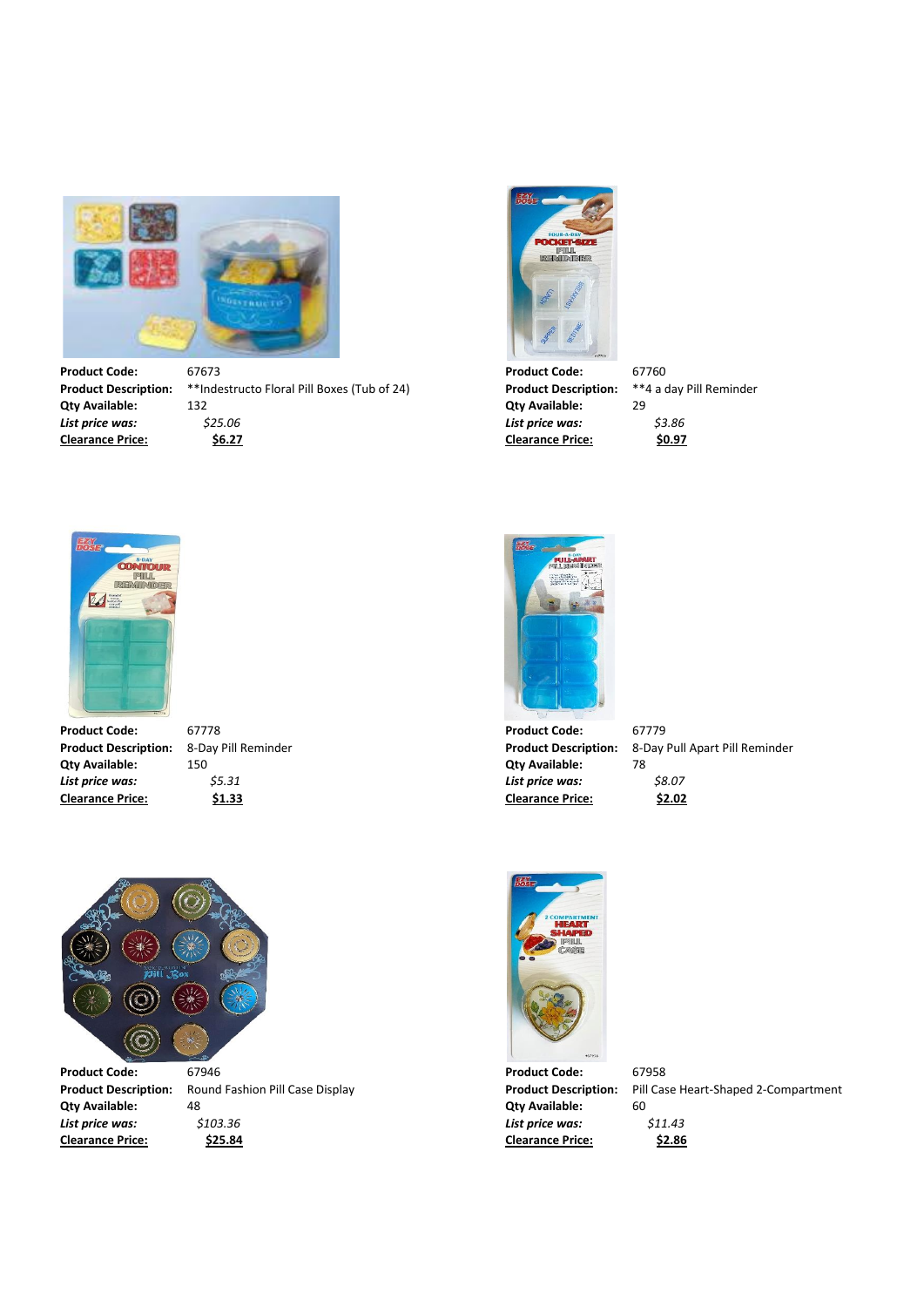



**Qty Available:** 62 **Qty Available:** 25 **Clearance Price: \$5.38 Clearance Price: \$1.25**



**Product Code:** 68011 68011 **Product Code:** 68016 **Product Code:** 68016 **Product Pescription:** \*\*Plite Mate Kids **Qty Available:** 213 **Qty Available:** 63 *List price was: \$10.70 List price was: \$8.87* **Clearance Price: \$2.68 Clearance Price: \$2.22**

Flents

**Product Description:** \*\*Flite Mate Kids **Product Description:** \*\*Quiet Quick Ear Plugs 10 pair





**Product Description:** Hot/ Cold Mask **Product Description:** Large Magnifier with Flash Light **Qty Available:** 25



**Product Code:** 69620 **Product Code:** 75128

**Qty Available:** 104 **Qty Available:** 20 *List price was: \$4.12 List price was: \$17.54* **Clearance Price: \$1.03 Clearance Price: \$4.39**



**Product Description:** \*\*Finger/Toe Cushion Bandage **Product Description:** Bulk Adapter Plugs pack; Extra Large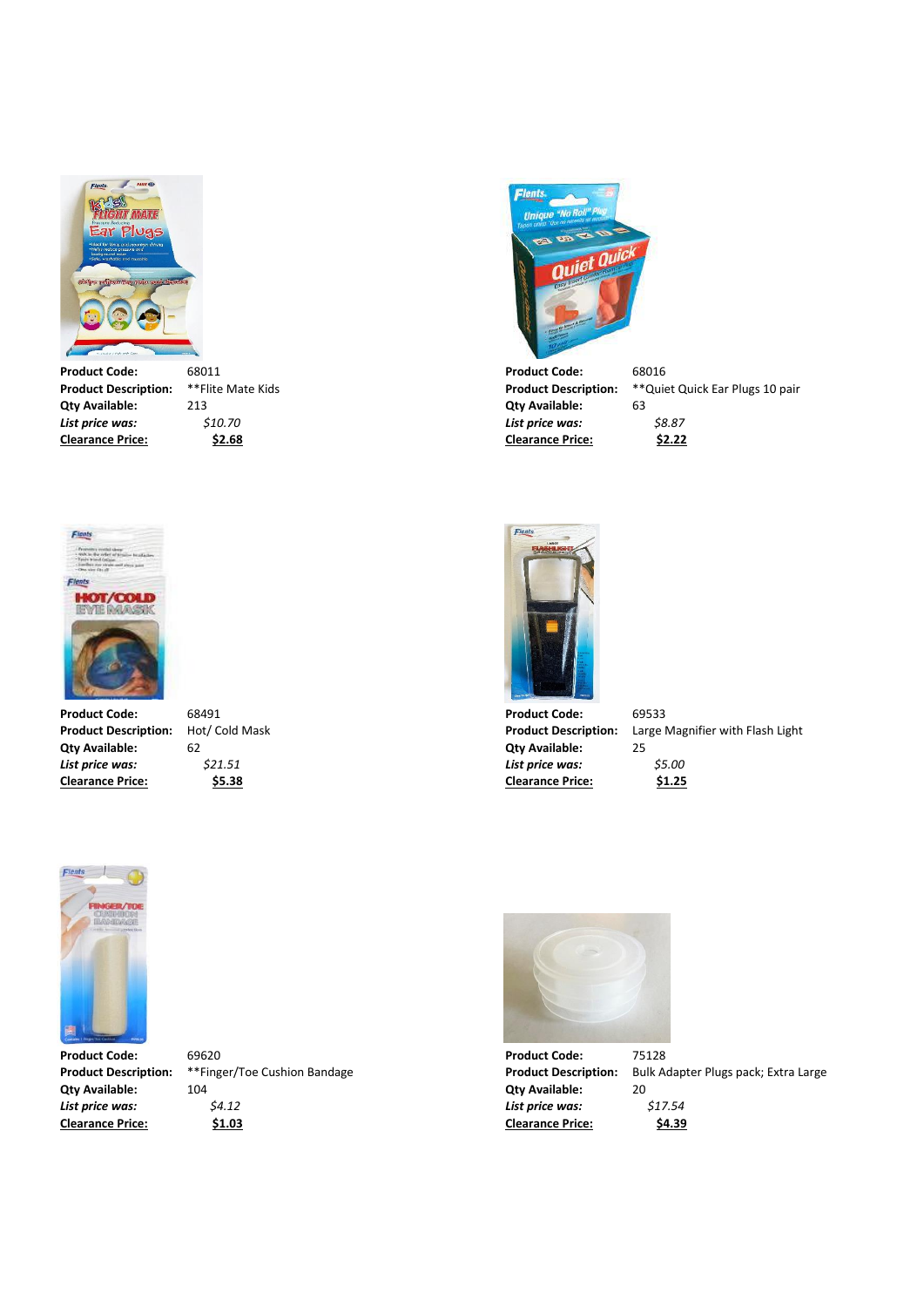

**Product Description:** Bulk Oral Syring; 1ml (50) **Product Description: Product Description: Qty Available:** 6 **Qty Available:** 4 *List price was: \$51.16 List price was: \$51.16*



**Clearance Price: \$12.79 Clearance Price: \$4.25**

**Product Code:** 77502 **Product Code:** 90501 **Qty Available:** 53 **Qty Available:** 454



**Clearance Price: \$12.79 Clearance Price: \$12.79**

**Product Code:** 77500 77500 77500<br> **Product Description:** Bulk Oral Syring; 1ml (50) **Product Description:** Bulk Oral Syring; 3ml (50)



*List price was:*  $\frac{551.16}{24.25}$  *S S 17.00*<br> *Clearance Price:*  $\frac{54.25}{24.25}$ 

**Product Description:** Bulk Oral Syring; 5ml (50) **Product Description:** Emerg-Alert-Penicillin Allergy-Necklace







**Clearance Price: \$4.25 Clearance Price: \$4.25**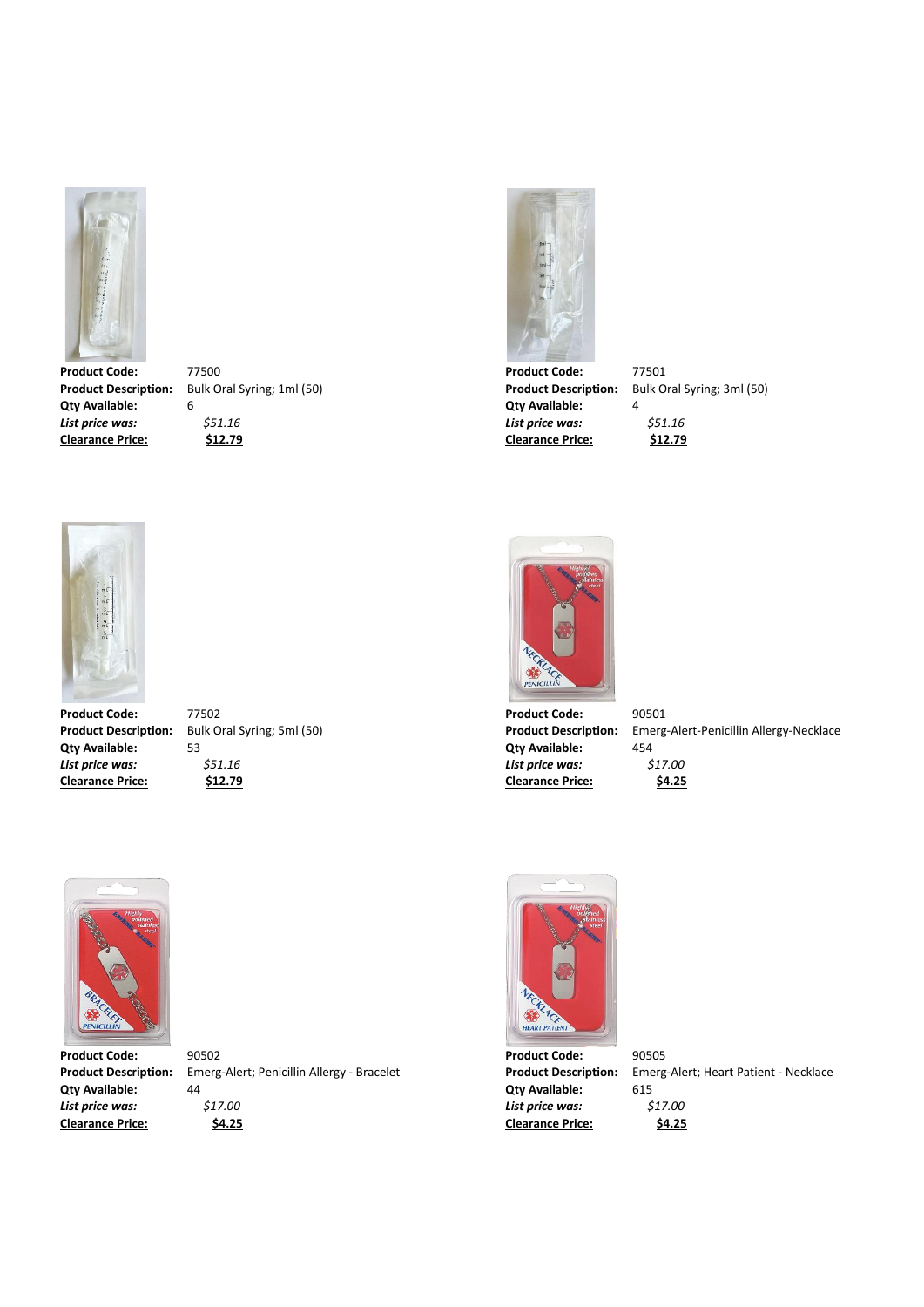

Product Code: 90506 90506<br> **Product Description:** Emerg-Alert; Hear Patient - Bracelet **Product Description:** \*\*Emergency Eye Wash Bottle **Emerg-Alert; Hear Patient - Bracelet Qty Available:** 314 **Qty Available:** 11 *List price was: \$17.00 List price was: \$9.19* **Clearance Price: \$4.25 Clearance Price: \$2.30**





**Product Code:** 97518 **Product Code:** F414436 **Product Description:** \*\*Universal Finger Slint; Small Coverage **Product Description:** Finger Cots; 36 count **Qty Available:** 229 **Qty Available:** 129 *List price was: \$6.26 List price was: \$11.50*



**Clearance Price: \$1.57 Clearance Price: \$2.88**